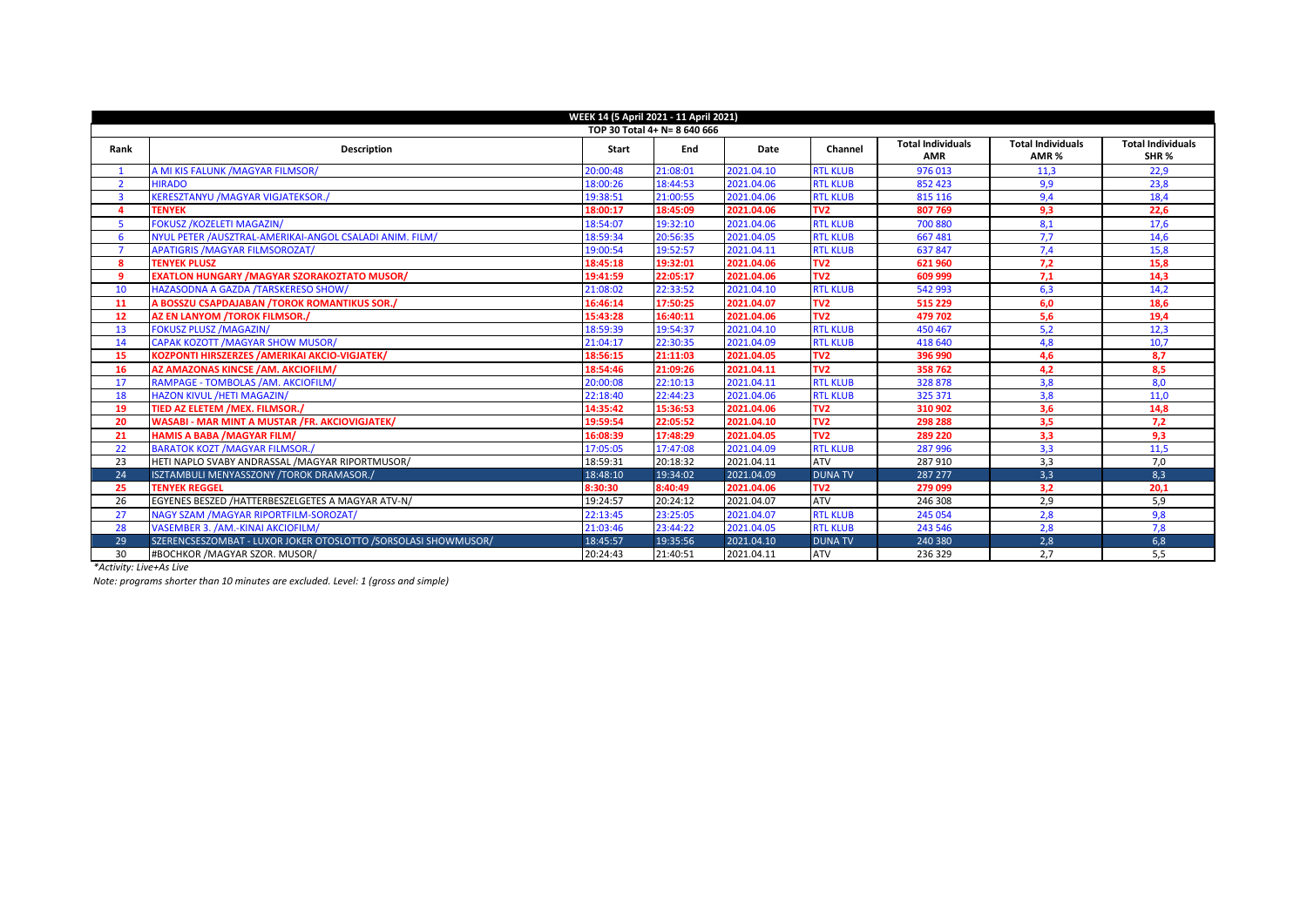| WEEK 14 (5 April 2021 - 11 April 2021) |                                                          |          |          |              |                 |            |           |                 |  |  |
|----------------------------------------|----------------------------------------------------------|----------|----------|--------------|-----------------|------------|-----------|-----------------|--|--|
| TOP 30 - AGE 18-59 N= 4 943 180        |                                                          |          |          |              |                 |            |           |                 |  |  |
| Rank                                   | <b>Description</b>                                       | Start    | End      | <b>Dates</b> | Channel         | Age 18-59  | Age 18-59 | Age 18-59       |  |  |
|                                        |                                                          |          |          |              |                 | <b>AMR</b> | AMR%      | SHR%            |  |  |
| $\mathbf{1}$                           | A MI KIS FALUNK / MAGYAR FILMSOR/                        | 20:00:48 | 21:08:01 | 2021.04.10   | <b>RTL KLUB</b> | 553 932    | 11,2      | 25,9            |  |  |
| $\overline{2}$                         | NYUL PETER / AUSZTRAL-AMERIKAI-ANGOL CSALADI ANIM. FILM/ | 18:59:34 | 20:56:35 | 2021.04.05   | <b>RTL KLUB</b> | 429 138    | 8,7       | 18,1            |  |  |
| $\overline{\mathbf{3}}$                | <b>KERESZTANYU /MAGYAR VIGJATEKSOR./</b>                 | 19:38:51 | 21:00:55 | 2021.04.06   | <b>RTL KLUB</b> | 420 572    | 8,5       | 18,8            |  |  |
| $\boldsymbol{\Lambda}$                 | <b>FOKUSZ /KOZELETI MAGAZIN/</b>                         | 18:54:07 | 19:32:10 | 2021.04.06   | <b>RTL KLUB</b> | 377978     | 7,6       | 19,7            |  |  |
| 5                                      | <b>HIRADO</b>                                            | 18:00:18 | 18:51:46 | 2021.04.11   | <b>RTL KLUB</b> | 367 997    | 7,4       | 21,0            |  |  |
| 6                                      | <b>APATIGRIS / MAGYAR FILMSOROZAT/</b>                   | 19:00:54 | 19:52:57 | 2021.04.11   | <b>RTL KLUB</b> | 334 705    | 6,8       | 16,9            |  |  |
| $\overline{7}$                         | <b>TENYEK</b>                                            | 18:00:09 | 18:44:38 | 2021.04.05   | TV <sub>2</sub> | 274 667    | 5.6       | 14,2            |  |  |
| 8                                      | <b>EXATLON HUNGARY / MAGYAR SZORAKOZTATO MUSOR/</b>      | 19:41:59 | 22:05:17 | 2021.04.06   | TV <sub>2</sub> | 265 468    | 5,4       | 12 <sup>°</sup> |  |  |
| 9                                      | HAZASODNA A GAZDA /TARSKERESO SHOW/                      | 21:08:02 | 22:33:52 | 2021.04.10   | <b>RTL KLUB</b> | 262 624    | 5,3       | 12,5            |  |  |
| 10                                     | <b>TENYEK PLUSZ</b>                                      | 18:45:18 | 19:32:01 | 2021.04.06   | TV <sub>2</sub> | 233 603    | 4,7       | 12,3            |  |  |
| 11                                     | KOZPONTI HIRSZERZES / AMERIKAI AKCIO-VIGJATEK/           | 18:56:15 | 21:11:03 | 2021.04.05   | TV <sub>2</sub> | 233 327    | 4,7       | 9,8             |  |  |
| 12                                     | CAPAK KOZOTT / MAGYAR SHOW MUSOR/                        | 21:04:17 | 22:30:35 | 2021.04.09   | <b>RTL KLUB</b> | 229 421    | 4,6       | 10,9            |  |  |
| 13                                     | RAMPAGE - TOMBOLAS /AM. AKCIOFILM/                       | 20:00:08 | 22:10:13 | 2021.04.11   | <b>RTL KLUB</b> | 227 221    | 4,6       | 10,4            |  |  |
| 14                                     | <b>FOKUSZ PLUSZ /MAGAZIN/</b>                            | 18:59:39 | 19:54:37 | 2021.04.10   | <b>RTL KLUB</b> | 208 328    | 4,2       | 12,4            |  |  |
| 15                                     | AZ AMAZONAS KINCSE / AM. AKCIOFILM/                      | 18:54:46 | 21:09:26 | 2021.04.11   | TV <sub>2</sub> | 186 598    | 3,8       | 8,8             |  |  |
| 16                                     | VASEMBER 3. /AM.-KINAI AKCIOFILM/                        | 21:03:46 | 23:44:22 | 2021.04.05   | <b>RTL KLUB</b> | 182 984    | 3,7       | 10,2            |  |  |
| 17                                     | A BOSSZU CSAPDAJABAN / TOROK ROMANTIKUS SOR./            | 16:46:14 | 17:50:25 | 2021.04.07   | TV <sub>2</sub> | 162 297    | 3,3       | 13,3            |  |  |
| 18                                     | HAZON KIVUL /HETI MAGAZIN/                               | 22:18:40 | 22:44:23 | 2021.04.06   | <b>RTL KLUB</b> | 161 927    | 3,3       | 9,7             |  |  |
| 19                                     | AZ UTOLSO BOSZORKANYVADASZ / AM. AKCIOFILM/              | 18:59:18 | 21:08:40 | 2021.04.05   | MOZI+           | 159 552    | 3,2       | 6,7             |  |  |
| 20                                     | <b>HAMIS A BABA /MAGYAR FILM/</b>                        | 16:08:39 | 17:48:29 | 2021.04.05   | TV <sub>2</sub> | 147 633    | 3,0       | 9,4             |  |  |
| 21                                     | WASABI - MAR MINT A MUSTAR /FR. AKCIOVIGJATEK/           | 19:59:54 | 22:05:52 | 2021.04.10   | TV <sub>2</sub> | 145 909    | 3,0       | 6,8             |  |  |
| 22                                     | <b>BOSSZUALLOK: VEGJATEK /AMERIKAI AKCIOFILM/</b>        | 20:00:19 | 23:35:24 | 2021.04.10   | FILM+           | 131049     | 2,7       | 6,7             |  |  |
| 23                                     | AZ EN LANYOM /TOROK FILMSOR./                            | 15:43:28 | 16:40:11 | 2021.04.06   | TV <sub>2</sub> | 127881     | 2,6       | 12,6            |  |  |
| 24                                     | <b>LABDARUGAS</b>                                        | 20:14:09 | 23:13:19 | 2021.04.07   | M4 Sport        | 124 053    | 2,5       | 6,7             |  |  |
| 25                                     | <b>ZOLD LAMPAS /AM. AKCIOFILM/</b>                       | 21:00:27 | 23:15:20 | 2021.04.09   | FILM+           | 123 963    | 2,5       | 6,4             |  |  |
| 26                                     | <b>TENYEK REGGEL</b>                                     | 8:30:30  | 8:40:49  | 2021.04.06   | TV <sub>2</sub> | 123 100    | 2,5       | 19,9            |  |  |
| 27                                     | NAGY SZAM / MAGYAR RIPORTFILM-SOROZAT/                   | 22:13:45 | 23:25:05 | 2021.04.07   | <b>RTL KLUB</b> | 122 816    | 2,5       | 9,1             |  |  |
| 28                                     | <b>SZAFFI / MAGYAR RAJZFILM/</b>                         | 9:50:12  | 11:34:12 | 2021.04.05   | TV <sub>2</sub> | 120 977    | 2,4       | 11,2            |  |  |
| 29                                     | MAGNUM /AM. FILMSOR./                                    | 22:19:24 | 23:20:31 | 2021.04.08   | <b>RTL KLUB</b> | 118 612    | 2,4       | 8,0             |  |  |
| 30                                     | XXI. SZAZAD                                              | 22:53:46 | 23:18:48 | 2021.04.06   | <b>RTL KLUB</b> | 112 225    | 2,3       | 8,5             |  |  |

*18-59 N= 4 943 180*

*Source: Nielsen Audience Measurement Ltd.*

*Note: programs shorter than 10 minutes are excluded. Level: 1 (gross and simple)* 

*Episodes/programs with the highest rating are included (duplications excluded).* 

*\*Activity: Live+As Live*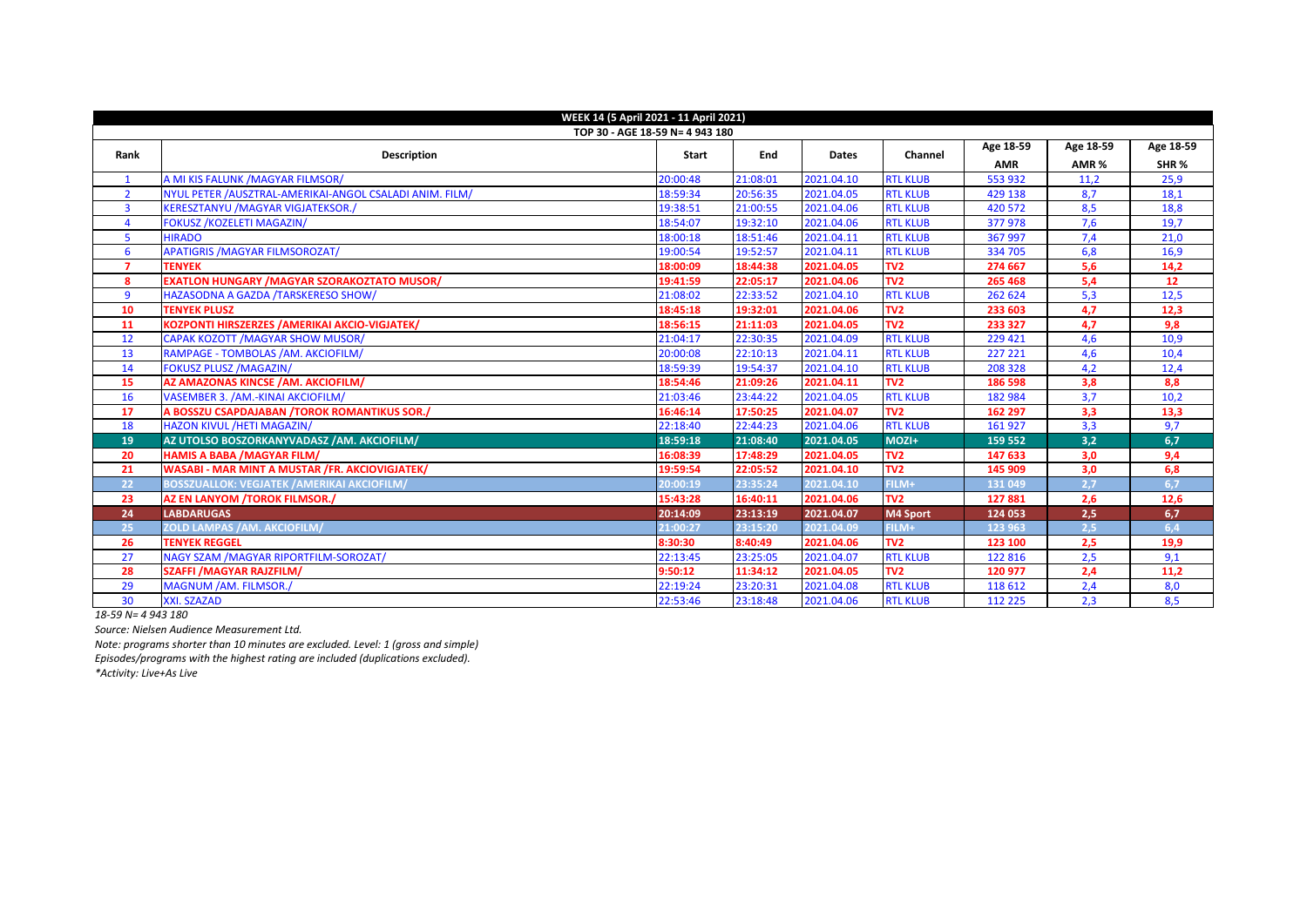**Time band: 18:00-22:59**

## **WEEK 14 (5 April 2021 - 11 April 2021)**

| PRIME TIME - TV2 vs. RTL KLUB |                 |                                                          |              |          |         |                          |      |                   |       |                 |
|-------------------------------|-----------------|----------------------------------------------------------|--------------|----------|---------|--------------------------|------|-------------------|-------|-----------------|
| Dates                         | Channel         | <b>Description</b>                                       |              | End      |         | <b>Total Individuals</b> |      | <b>Ages 18-59</b> |       |                 |
|                               |                 |                                                          | <b>Start</b> |          | AMR     | AMR%                     | SHR% | AMR               | AMR % | SHR%            |
| 2021.04.05                    | TV <sub>2</sub> | <b>TENYEK</b>                                            | 18:00:09     | 18:44:3  | 736858  | 8,5                      | 19,2 | 274 667           | 5,6   | 14,2            |
| 2021.04.05                    | TV <sub>2</sub> | KOZPONTI HIRSZERZES /AMERIKAI AKCIO-VIGJATEK/            | 18:56:15     | 21:11:03 | 396 990 | 4,6                      | 8,7  | 233 327           | 4,7   | 9,8             |
| 2021.04.05                    | TV <sub>2</sub> | FAK JU TANAR UR! / NEMET VIGJATEK/                       | 21:20:25     | 23:51:4  | 171 472 | 2,0                      | 5.9  | 105 540           | 2.1   | 6,2             |
| 2021.04.05                    | <b>RTL KLUB</b> | <b>HIRADO</b>                                            | 18:00:17     | 18:50:49 | 747782  | 8,7                      | 19,3 | 339 173           | 6,9   | 17,4            |
| 2021.04.05                    | <b>RTL KLUB</b> | NYUL PETER / AUSZTRAL-AMERIKAI-ANGOL CSALADI ANIM. FILM/ | 18:59:34     | 20:56:35 | 667 481 | 7,7                      | 14,6 | 429 138           | 8,7   | 18,1            |
| 2021.04.05                    | <b>RTL KLUB</b> | VASEMBER 3. /AM.-KINAI AKCIOFILM/                        | 21:03:4      | 23:44:2  | 243 546 | 2,8                      | 7,8  | 182 984           | 3,7   | 10,2            |
| 2021.04.06                    | TV <sub>2</sub> | <b>TENYEK</b>                                            | 18:00:17     | 18:45:0  | 807 769 | 9,3                      | 22,6 | 258 704           | 5,2   | 16,0            |
| 2021.04.06                    | TV <sub>2</sub> | <b>TENYEK PLUSZ</b>                                      | 18:45:18     | 19:32:01 | 621960  | 7,2                      | 15,8 | 233 603           | 4,7   | 12,3            |
| 2021.04.06                    | TV <sub>2</sub> | EXATLON HUNGARY / MAGYAR SZORAKOZTATO MUSOR/             | 19:41:59     | 22:05:17 | 609 999 | 7,1                      | 14,3 | 265 468           | 5,4   | 12 <sub>c</sub> |
| 2021.04.06                    | TV <sub>2</sub> | NAGYFATER ELSZABADUL /AM. VIGJATEK/                      | 22:14:3'     | 0:26:3   | 132837  | 1.5                      | 6.3  | 86 621            | 1.8   | 7,1             |
| 2021.04.06                    | <b>RTL KLUB</b> | <b>HIRADO</b>                                            | 18:00:26     | 18:44:53 | 852 423 | 9.9                      | 23.8 | 361 897           | 7,3   | 22,4            |
| 2021.04.06                    | <b>RTL KLUB</b> | <b>FOKUSZ / KOZELETI MAGAZIN/</b>                        | 18:54:07     | 19:32:10 | 700 880 | 8,1                      | 17,6 | 377978            | 7,6   | 19,7            |
| 2021.04.06                    | <b>RTL KLUB</b> | KERESZTANYU / MAGYAR VIGJATEKSOR./                       | 19:38:51     | 21:00:55 | 815 116 | 9,4                      | 18,4 | 420 572           | 8,5   | 18,8            |
| 2021.04.06                    | <b>RTL KLUB</b> | A MI KIS FALUNK / MAGYAR FILMSOR/                        | 21:08:06     | 22:10:38 | 627829  | 7,3                      | 15,8 | 359 927           | 7,3   | 16,9            |
| 2021.04.06                    | <b>RTL KLUB</b> | HAZON KIVUL /HETI MAGAZIN/                               | 22:18:40     | 22:44:23 | 325 371 | 3,8                      | 11,0 | 161 927           | 3,3   | 9,7             |
| 2021.04.06                    | <b>RTL KLUB</b> | XXI. SZAZAD                                              | 22:53:4      | 23:18:4  | 187959  | 2,2                      | 8,3  | 112 225           | 2,3   | 8,5             |
| 2021.04.07                    | TV <sub>2</sub> | <b>TENYEK</b>                                            | 18:00:10     | 18:45:24 | 780 048 | 9,0                      | 22,8 | 260 899           | 5,3   | 16,5            |
| 2021.04.07                    | TV <sub>2</sub> | <b>TENYEK PLUSZ</b>                                      | 18:45:33     | 19:31:29 | 612 691 | 7,1                      | 16,2 | 231 352           | 4,7   | 13,0            |
| 2021.04.07                    | TV <sub>2</sub> | EXATLON HUNGARY / MAGYAR SZORAKOZTATO MUSOR/             | 19:41:23     | 22:27:19 | 517453  | 6,0                      | 12,9 | 214 305           | 4,3   | 10,6            |
| 2021.04.07                    | TV <sub>2</sub> | DR. BALTHAZAR /FR. KRIMISOR./                            | 22:36:54     | 23:46:44 | 106 147 | 1.2                      | 5.1  | 47627             | 1.0   | 4,2             |
| 2021.04.07                    | <b>RTL KLUB</b> | <b>HIRADO</b>                                            | 18:00:24     | 18:44:43 | 795 148 | 9,2                      | 23,2 | 319 080           | 6,5   | 20,2            |
| 2021.04.07                    | <b>RTL KLUB</b> | <b>FOKUSZ /KOZELETI MAGAZIN/</b>                         | 18:53:52     | 19:31:41 | 610736  | 7,1                      | 16,1 | 297 986           | 6,0   | 16,6            |
| 2021.04.07                    | <b>RTL KLUB</b> | KERESZTANYU / MAGYAR VIGJATEKSOR./                       | 19:38:22     | 20:56:08 | 768938  | 8,9                      | 17.8 | 412 258           | 8.3   | 19,5            |
| 2021.04.07                    | <b>RTL KLUB</b> | A MI KIS FALUNK / MAGYAR FILMSOR/                        | 21:03:19     | 22:06:34 | 563 533 | 6,5                      | 14,4 | 337 504           | 6,8   | 16,7            |
| 2021.04.07                    | <b>RTL KLUB</b> | NAGY SZAM /MAGYAR RIPORTFILM-SOROZAT/                    | 22:13:45     | 23:25:05 | 245 054 | 2.8                      | 9.8  | 122 816           | 2.5   | 9,1             |
| 2021.04.08                    | TV <sub>2</sub> | <b>TENYEK</b>                                            | 18:00:14     | 18:45:08 | 772 276 | 8,9                      | 23,1 | 232 585           | 4,7   | 16,2            |
| 2021.04.08                    | TV <sub>2</sub> | <b>TENYEK PLUSZ</b>                                      | 18:45:17     | 19:32:05 | 590 310 | 6,8                      | 16,1 | 201 454           | 4,1   | 12,1            |
| 2021.04.08                    | TV <sub>2</sub> | EXATLON HUNGARY / MAGYAR SZORAKOZTATO MUSOR/             | 19:42:02     | 22:33:10 | 539 512 | 6,2                      | 13,5 | 247 381           | 5,0   | 12,2            |
| 2021.04.08                    | $\overline{N2}$ | DR. BALTHAZAR /FR. KRIMISOR./                            | 22:44:03     | 23:52:0  | 110 394 | 1.3                      | 5.2  | 55 002            | 1.1   | 4.5             |
| 2021.04.08                    | <b>RTL KLUB</b> | <b>HIRADO</b>                                            | 18:00:24     | 18:44:39 | 724 474 | 8,4                      | 21,6 | 261 438           | 5,3   | 18,2            |
| 2021.04.08                    | <b>RTL KLUB</b> | <b>FOKUSZ /KOZELETI MAGAZIN/</b>                         | 18:53:56     | 19:31:51 | 563 416 | 6,5                      | 15,3 | 284 761           | 5,8   | 16,9            |
| 2021.04.08                    | <b>RTL KLUB</b> | KERESZTANYU / MAGYAR VIGJATEKSOR./                       | 19:38:32     | 20:58:10 | 783 358 | 9,1                      | 18,1 | 394 336           | 8,0   | 19,0            |
| 2021.04.08                    | <b>RTL KLUB</b> | A MI KIS FALUNK / MAGYAR FILMSOR/                        | 21:05:21     | 22:12:12 | 556 301 | 6,4                      | 14,4 | 323 574           | 6,5   | 16,0            |
| 2021.04.08                    | <b>RTL KLUB</b> | MAGNUM / AM. FILMSOR.                                    | 22:19:24     | 23:20:31 | 225 472 | 2.6                      | 8.7  | 118 612           | 2.4   | 8.0             |
| 2021.04.09                    | TV <sub>2</sub> | <b>TENYEK</b>                                            | 18:00:17     | 18:45:47 | 761 156 | 8,8                      | 24,7 | 238 324           | 4,8   | 18,7            |
| 2021.04.09                    | TV <sub>2</sub> | <b>TENYEK PLUSZ</b>                                      | 18:45:56     | 19:33:09 | 508 229 | 5,9                      | 14,8 | 165 056           | 3,3   | 10,9            |
| 2021.04.09                    | TV <sub>2</sub> | EXATLON HUNGARY / MAGYAR SZORAKOZTATO MUSOR/             | 19:42:27     | 22:42:13 | 542773  | 6,3                      | 13,5 | 252 178           | 5,1   | 12,2            |
| 2021.04.09                    | TV <sub>2</sub> | DR. BALTHAZAR / FR. KRIMISOR./                           | 22:51:10     | 0:14:2   | 117 749 | 1,4                      | 5.7  | 67884             | 1,4   | 5,6             |
| 2021.04.09                    | <b>RTL KLUB</b> | <b>HIRADO</b>                                            | 18:00:24     | 18:44:38 | 711 346 | 8,2                      | 23,2 | 268 036           | 5,4   | 21,1            |
| 2021.04.09                    | <b>RTL KLUB</b> | <b>FOKUSZ /KOZELETI MAGAZIN/</b>                         | 18:53:54     | 19:32:09 | 538 835 | 6,2                      | 15,5 | 260 415           | 5,3   | 17,0            |
| 2021.04.09                    | <b>RTL KLUB</b> | <b>KERESZTANYU / MAGYAR VIGJATEKSOR./</b>                | 19:38:50     | 20:57:11 | 764 617 | 8,8                      | 18,1 | 371 935           | 7,5   | 18,1            |
| 2021.04.09                    | <b>RTL KLUB</b> | CAPAK KOZOTT / MAGYAR SHOW MUSOR/                        | 21:04:17     | 22:30:35 | 418 640 | 4,8                      | 10,7 | 229 421           | 4,6   | 10,9            |
| 2021.04.09                    | <b>RTL KLUB</b> | MAGNUM /AM. FILMSOR./                                    | 22:37:46     | 23:36:07 | 187 306 | 2.2                      | 7.5  | 104 968           | 2.1   | 7.2             |
| 2021.04.10                    | TV <sub>2</sub> | <b>TENYEK</b>                                            | 18:00:02     | 18:44:5  | 594 802 | 6,9                      | 19,2 | 203 238           | 4,1   | 14,6            |
| 2021.04.10                    | TV <sub>2</sub> | <b>TENYEK PLUSZ</b>                                      | 18:54:06     | 19:51:40 | 382 550 | 4,4                      | 10,6 | 141 065           | 2,9   | 8,5             |
| 2021.04.10                    | TV <sub>2</sub> | WASABI - MAR MINT A MUSTAR /FR. AKCIOVIGJATEK/           | 19:59:54     | 22:05:52 | 298 288 | 3,5                      | 7,2  | 145 909           | 3,0   | 6,8             |
| 2021.04.10                    | TV <sub>2</sub> | KINGSMAN - A TITKOS SZOLGALAT /AM.-ANGOL AKCIO-VIGJATEK/ | 22:15:27     | 0:52:2   | 138 157 | 1,6                      | 6.4  | 79 842            | 1.6   | 6,2             |
| 2021.04.10                    | <b>RTL KLUB</b> | <b>HIRADO</b>                                            | 18:00:18     | 18:50:58 | 644 374 | 7,5                      | 20,6 | 270 493           | 5,5   | 19,3            |
| 2021.04.10                    | <b>RTL KLUB</b> | <b>FOKUSZ PLUSZ /MAGAZIN/</b>                            | 18:59:39     | 19:54:37 | 450 467 | 5,2                      | 12,3 | 208 328           | 4,2   | 12,4            |
| 2021.04.10                    | <b>RTL KLUB</b> | A MI KIS FALUNK / MAGYAR FILMSOR/                        | 20:00:48     | 21:08:01 | 976013  | 11,3                     | 22,9 | 553 932           | 11,2  | 25,9            |
| 2021.04.10                    | <b>RTL KLUB</b> | HAZASODNA A GAZDA /TARSKERESO SHOW/                      | 21:08:02     | 22:33:52 | 542 993 | 6,3                      | 14,2 | 262 624           | 5,3   | 12,5            |
| 2021.04.10                    | <b>RTL KLUB</b> | ZUROS OLASZ ESKUVO /OLASZ VIGJATEK/                      | 22:40:03     | 0:26:27  | 177944  | 2.1                      | 8.4  | 81039             | 1.6   | 6.3             |
| 2021.04.11                    | TV <sub>2</sub> | <b>TENYEK</b>                                            | 18:00:0      | 18:45:0  | 628 560 | 7,3                      | 17,1 | 216 451           | 4,4   | 12,5            |
| 2021.04.11                    | TV <sub>2</sub> | AZ AMAZONAS KINCSE /AM. AKCIOFILM/                       | 18:54:46     | 21:09:26 | 358 762 | 4,2                      | 8,5  | 186 598           | 3,8   | 8,8             |
| 2021.04.11                    | TV <sub>2</sub> | JOKER / AM. KRIMI-DRAMA/                                 | 21:18:4      | 23:10:4  | 203 140 | 2,4                      | 64   | 109 441           | 2.2   | 6,1             |
| 2021.04.11                    | <b>RTL KLUB</b> | <b>HIRADO</b>                                            | 18:00:18     | 18:51:46 | 823 821 | 9,5                      | 22,3 | 367 997           | 7,4   | 21,0            |
| 2021.04.11                    | <b>RTL KLUB</b> | <b>APATIGRIS / MAGYAR FILMSOROZAT/</b>                   | 19:00:54     | 19:52:57 | 637847  | 7,4                      | 15,8 | 334 705           | 6,8   | 16,9            |
| 2021.04.11                    | <b>RTL KLUB</b> | RAMPAGE - TOMBOLAS /AM. AKCIOFILM/                       | 20:00:08     | 22:10:13 | 328 878 | 3,8                      | 8,0  | 227 221           | 4,6   | 10,4            |
| 2021.04.11                    | <b>RTL KLUB</b> | FAK JU TANAR UR 3.! / NEMET VIGJATEK/                    | 22:17:24     | 0:47:45  | 126 656 | 1,5                      | 6,8  | 87928             | 1,8   | 8,0             |

*Note: programs shorter than 10 minutes are excluded. Level: 1 (gross and simple)*